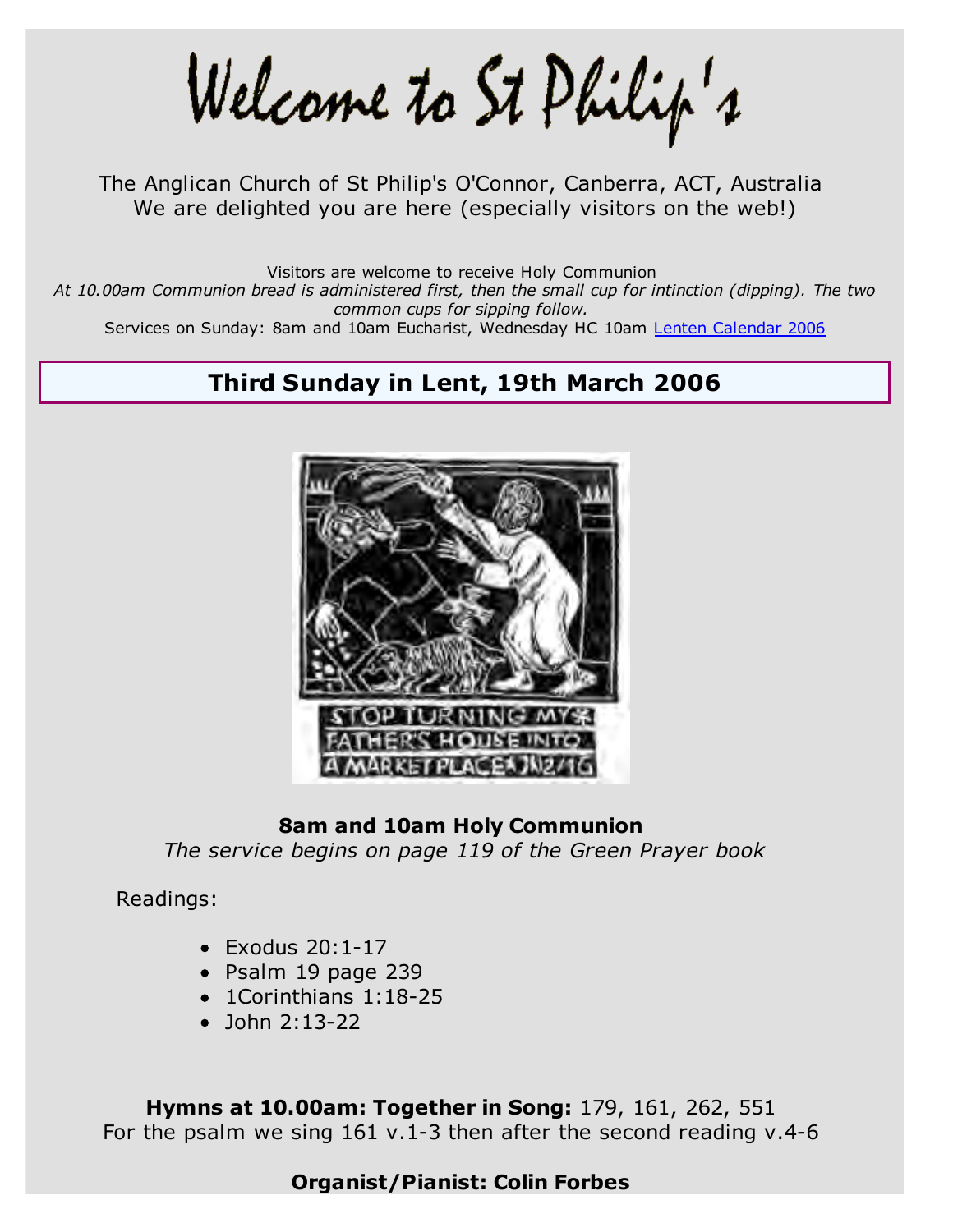*After the sermon: Prelude and Fugue in E minor, Book 1 J.S. Bach*

*Food for food parcels may be placed in the basket! With thanks!*

Dear Everyone,

Last week was one of those occasions when I should have thrown away my sermon! Washington Oloo reminded us in a very encouraging way what a church congregation should be  $-$  a place of welcome, friendship and nurture, of journeying together "in Christ"! Washington's talk is on our website and a hard copy is available in the porch. By now Washington will be back in Nairobi and getting to know his children again! I encourage you to keep in touch with Catherine who will be here until the end of the year. Catherine is living in Macquoid Street in Queanbeyan and is contactable on the mobile number in our Parish Directory.

If you look up as you look at the front of the Parish Hall you will see that work on the roof has begun! Of course after months of no rain we experienced a heavy downpour the day after the roof work started. Thankfully very little water entered the building and the work was not held up for very long! After some advice from a friend who is an architect and discussion with the roofing contractor it was decided to increase the size of the gutters on the hall at a cost of just under \$4000. This still keeps us within the original budget for the repairs.

After the Annual Electoral Meeting was adjourned on 5th March we now will need to reconvene as soon as possible to elect Wardens and form the Parish Council for 2006. EIizabeth Allinson and Hardy Palethorpe have accepted nomination as Wardens and Roger Sharp and Ann Munro have been nominated as Parish Councillors. Would the people nominating please formalise the nominations so that we can proceed as soon as possible? I propose that we reconvene the Electoral Meeting next Sunday 26th March at 11. 00am to finalise these positions. The new Parish Council is scheduled to meet on Tuesday April 4th.

With my departure for the United Kingdom only about six weeks away, those presently on Parish Council have been examining some practical reorganising of St Philip's infrastructure. The plan is to install a shipping container on site for storage, to then move Pandora's into the present shed and to reinstate the Parish Office (where Pandora's is presently). A Working Bee will be needed to relocate much of the equipment! I propose we have the Working Bee on Saturday 1 April.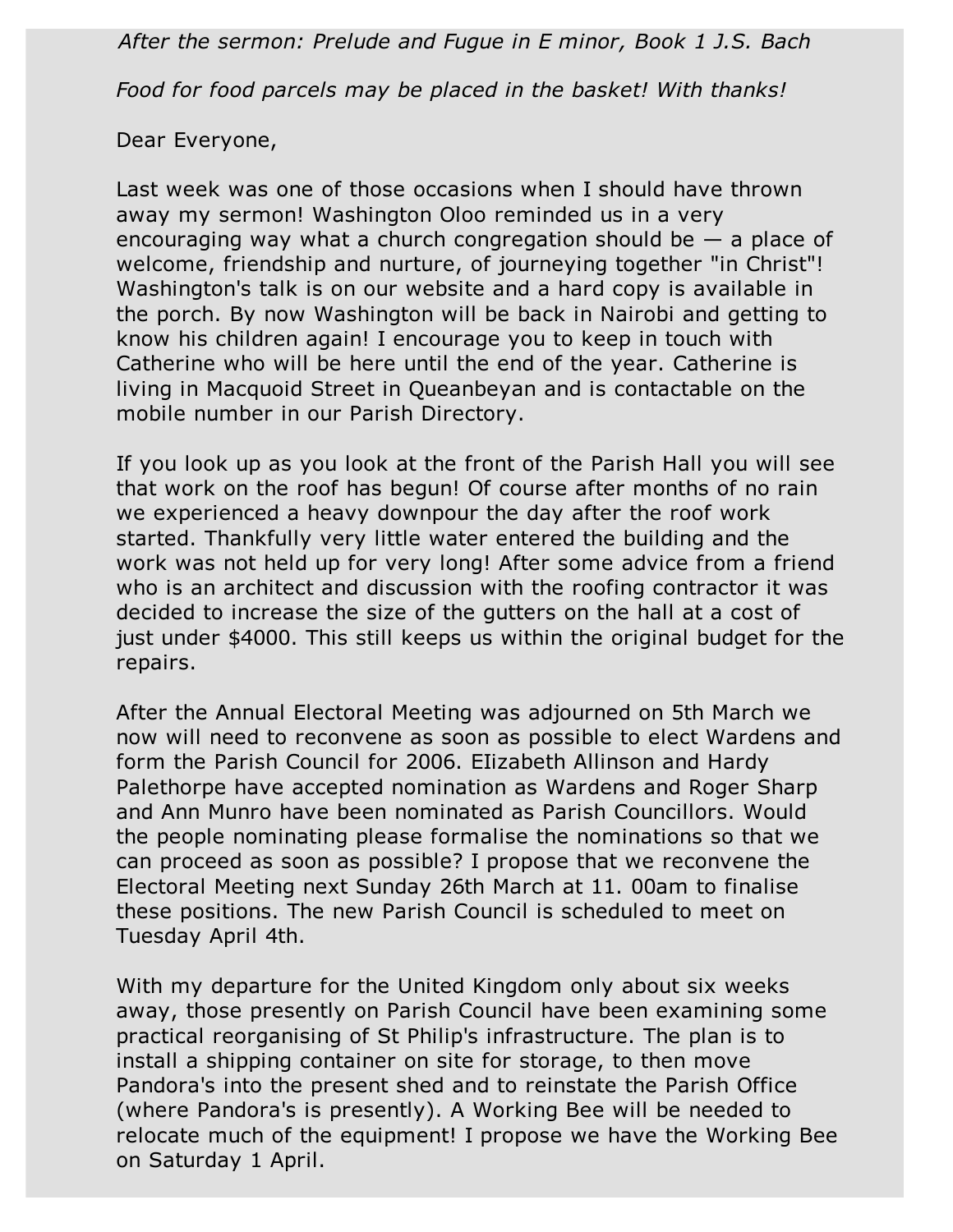Jesus cleansing the Temple of the traders of sacrificial animals and then his challenge to "destroy this temple" challenges us to ponder just what is important in our worship. Christ is the sacrifice AND the new temple! We are called to focus on the relationship with God in him but also to be willing to make our own sacrifice of service and to see ourselves as temples of God's presence!

Rob Lamerton.

Weekly offering/income needed to operate our Parish \$1455 (Excluding rental income) Offerings received 12/3/06: \$699.15 + EFT \$400 & Baptism \$20 — **Shortfall \$335.85** ABM Lenten Gift \$5

# **Notices**

## **ST PHILIP'S ANNUAL ELECTORAL MEETING The meeting will reconvene at 11.00am on Sunday 26th March.**

**People's Wardens nominated: Elizabeth Allinson and Hardy Palethorpe** 

**Parish Council Nominations: Roger Sharp and Ann Munro.**

Lent Studies:

## **"High Fidelity Living" The Ecumenical Study — Wednesdays at 11am — Rectory.**

It is also available at St Ninian's each Sunday evening between 5pm and 6pm.

And at St Joseph's Catholic Church on Tuesdays at 10am.

## **Thursday at the Rectory**

Eat at 6pm. Movie at 6.30pm. "Last Orders" Brief discussion. Finish at 9pm.

### **Child Protection** *Refresher* **Workshop — Saturday 25th March 2006**

**St Philip's Anglican Church 9.30am — 12.30pm** Contact Janine Studholme — Phone: 6241 5894 — Email billett @dodo.com.au (delete the blank before the @!)

# **PUBLIC LECTURE — Thursday 30 March, 7-30pm**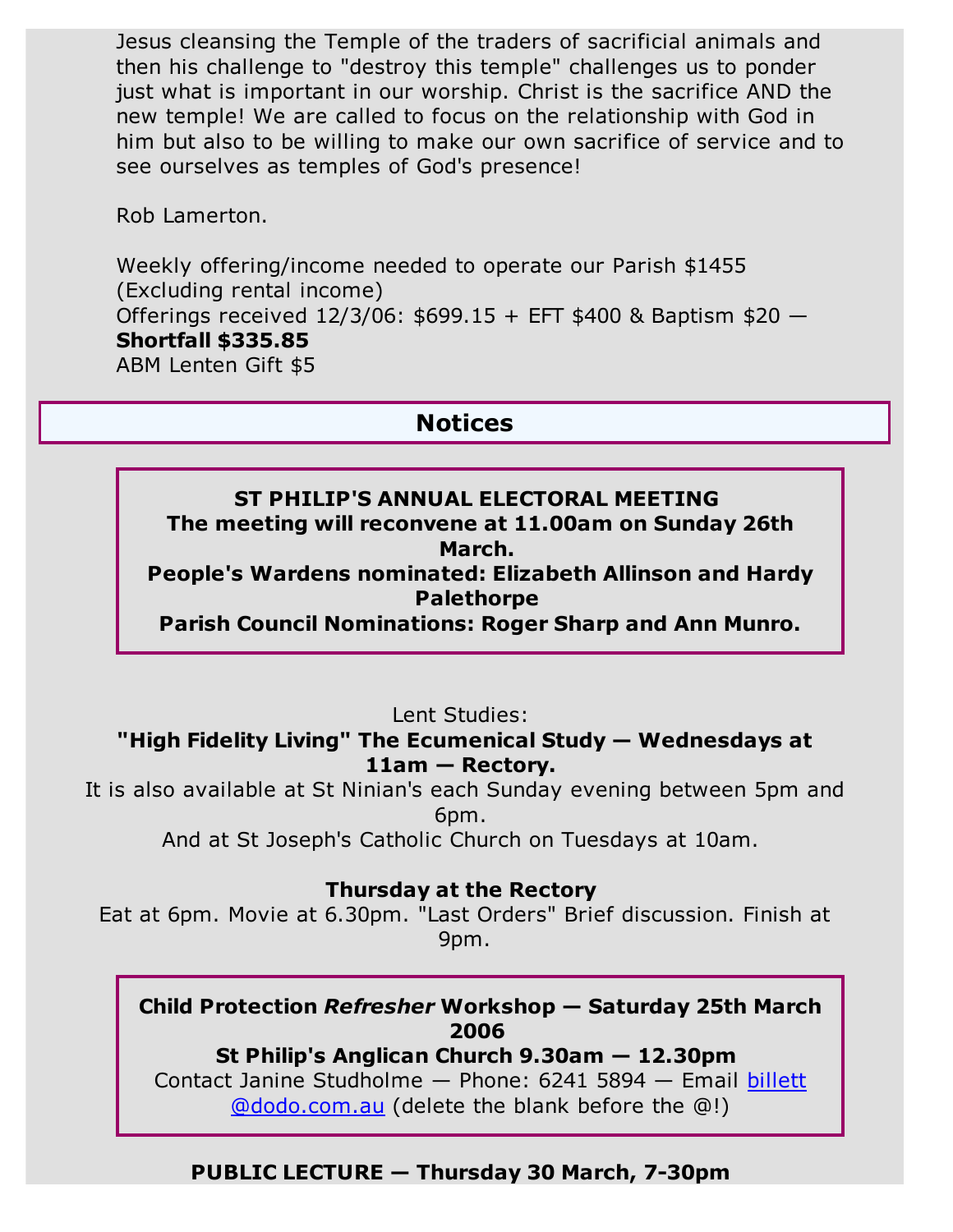Australian Centre for Christianity and Culture Chapel Bishop Tom Wright will be speaking on *God & Caesar: The Bible, Postmodernity & the New Imperialism*

## **BENEFIT CONCERT FOR KIPPAX UCA — 26 March**

Two of Canberra's Premiere Choirs, Igitur Nos and Lady's Mantle will combine to present a Benefit Concert on Sunday 26 March at 3pm at All Saint's Anglican Church, Ainslie.

Entry is by donation (suggested \$10/\$5), proceeds going to the community of the Kippax Uniting Church whose building suffered severe damage from a fire on Christmas Day 2005.

The music will include some of the most beautiful choral works ever written,

including pieces by Morley, Victoria, Byrd, Gabrieli and Taverner. Followed by a sumptious afternoon tea provided by All Saint's.

### **International Down Syndrome Day**

Celebrate at the Cotter TODAY Sunday 19th march starting from 12.00noon.

Please bring a picnic lunch, or if you prefer there are BBQ facilities available for use at the Cotter.

#### **Thanks from Anne Morris Bannerman!**

## **Following recent surgery Anne, with Doug, Tommy and Sarah say "Thanks!" to all their friends**

**at St Philip's for prayers, cards, good wishes and love!**

### **Working Bee Saturday 1st April**

Between 9am and 12noon. Come for an hour or for all three to re-arrange storage and generally tidy up before Easter.

### **The Centre for Ageing and Pastoral Studies - 3rd National Conference.**

Ageing, Disability & Spirituality: Addressing the challenge of disability in later life 26 — 29th September 2006 at The Brassey of Canberra in Barton ACT

Main speakers include Rev Malcolm Goldsmith — UK, Prof John Swinton — UK, Eileen Glass, Dr Jean Hollis, Rev Dr Laurence McNamara and Rev Dr Elizabeth MacKinlay. For further information contact Karen Woodward Ph: (02) 6273 8551 Fax: (02) 6273 4067 Email: caps@csu.edu.au Web: www.centreforageing.org.au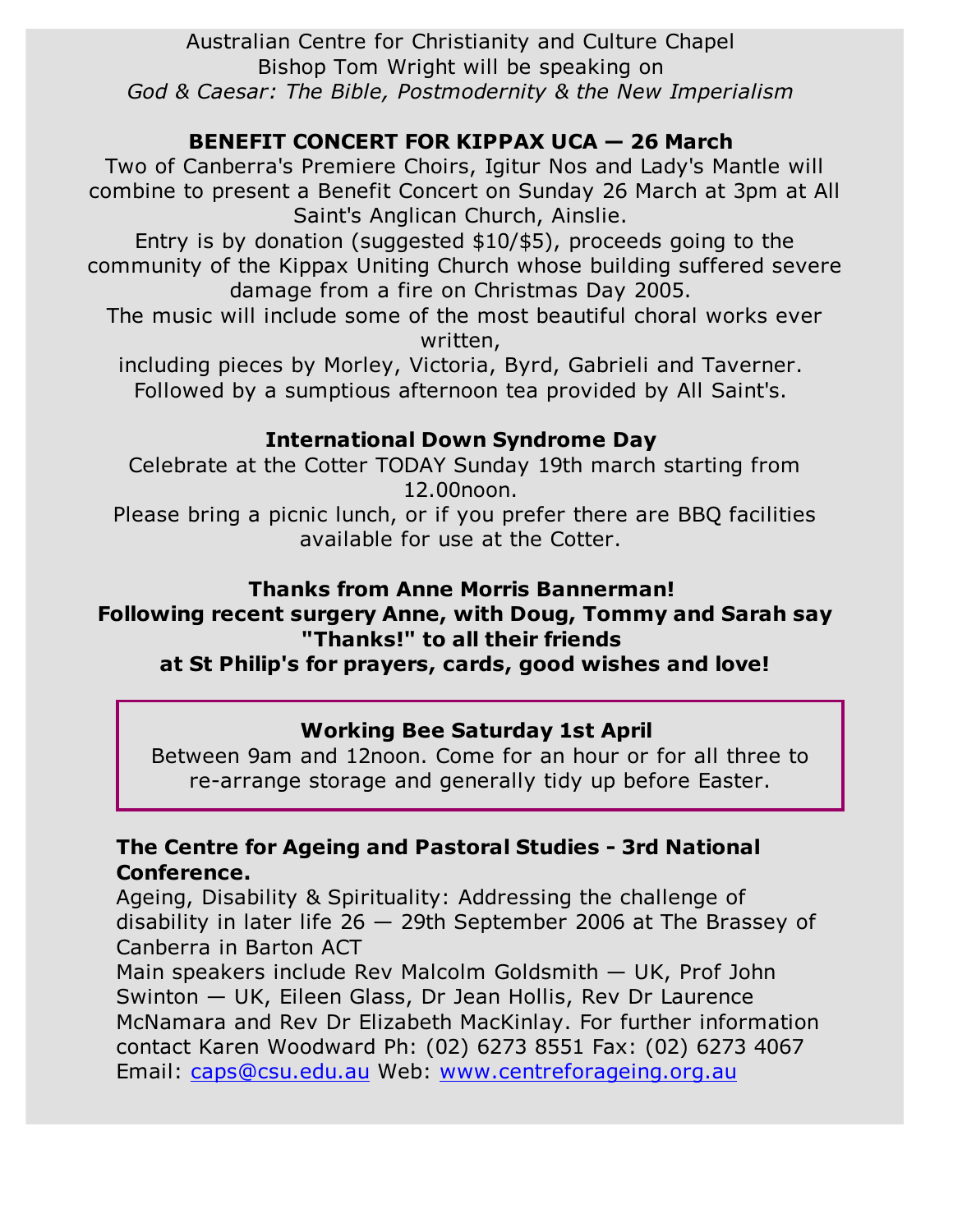#### WE PRAY FOR:

**The World:** For united government in Iraq. for peace in West Papua. **In Australia:** For clarity over AWB dealing with Iraq. For participants and volunteers at the Commonwealth Games. Resolution of Canberra's teacher's dispute and for Canberra Day Celebrations. **For our St Philip's family:** For the Wardens and Parish Councillors. **Those in need of healing:** Raymond Nudilago, Anne Morris Bannerman, Shane Woodburn, Tony Kildea, Beryl Collins (Denise's mother), Corey Jansen, Ron Grimshaw, Clive Lowes, June Axelsen, Jill Scott, Yoko Murase, Noah Palethorpe, Rhyan Bloor, Val Reeves, Jana Combs, John Webley, Rebecca Bowman, Ian Wright, Guy Lucas, Linda Kennedy, Ruth Horn, Sarona, Merv McInnes, Paul Mitchell, Mira Barratt, Jutaro Murase.

**The departed:** Rebecca Bowman, Mary McDonnell (d.14/3/99), Jean Parke (d.17/3/87), Marjorie Wright (d.19/3/02), John Victor Cousins (d.14/3/94). Patrick, bishop and missionary to Ireland.

On the web: Anglican Cycle of Prayer and the Diocesan Cycle of Prayer

#### TODAY'S ROSTERS:

Cleaning: Shane and Tim Woodburn Readers:

8am: 1st Vanessa Tatham 2nd Peter Lindeman

 10am: 1st Brian McKinlay 2nd Denise Manley Sidespeople:

8am: Clive Lowes

Morning Tea 10am:

10am: Grace Barnes & Peter Andersson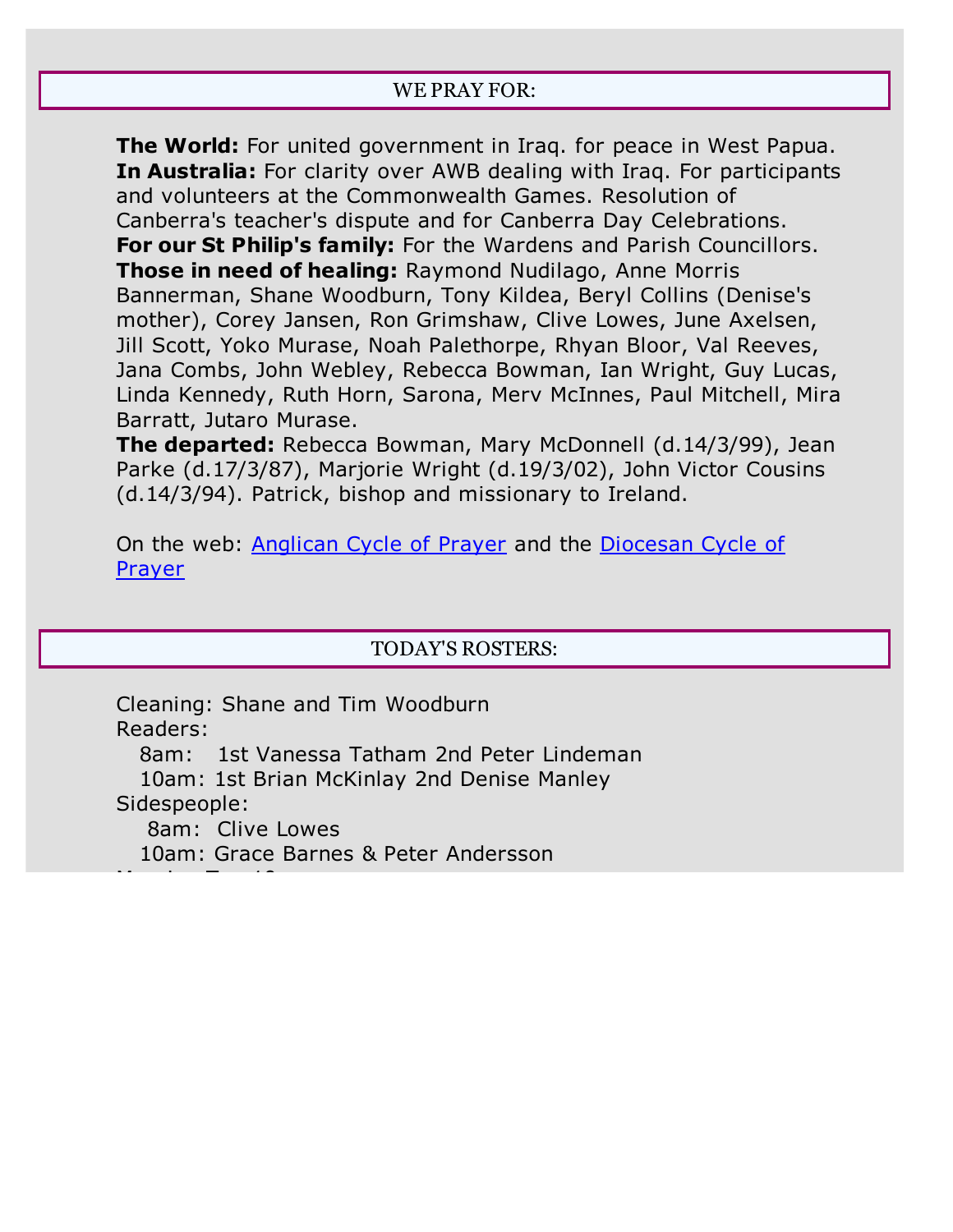#### THIS WEEK

- **Monday** Rob's day off
- **Tuesday to Saturday** 8.30am Morning Prayer, 5pm Evening Prayer
- **Tuesday** Kankinya Holy Communion
- **Wednesday** 10am Holy Communion 11.00am Lent **Study**
- **Thursday** Meal and Lent film discussion.
- **Friday** 10am ANU Chaplaincy 10am-1pm Pandora's Open — Barbara Dowley & Grace Barnes
- **Saturday** 10am-1pm Pandora's Open Michael F-Clarke & Felicity Maher

# SUNDAY 25th March 2006 8am & 10am Eucharist

Readings:

- $\bullet$  Isaiah 7:10-14
- Psalm 40:6-13 page 263
- $\bullet$  Hebrews 10P:4-10
- Luke 1:26-38

### **Rosters:**

Cleaning: Volunteers needed Readers:

8am: 1st Eloise Wright 2nd Shane Woodburn

10am: 1st Ann Munro 2nd Joyce Webster

Sidespersons:

8am: Ian Rischbieth

 10am: Helen Palethorpe, Brian McKinlay & James Kim Morning Tea 10am: